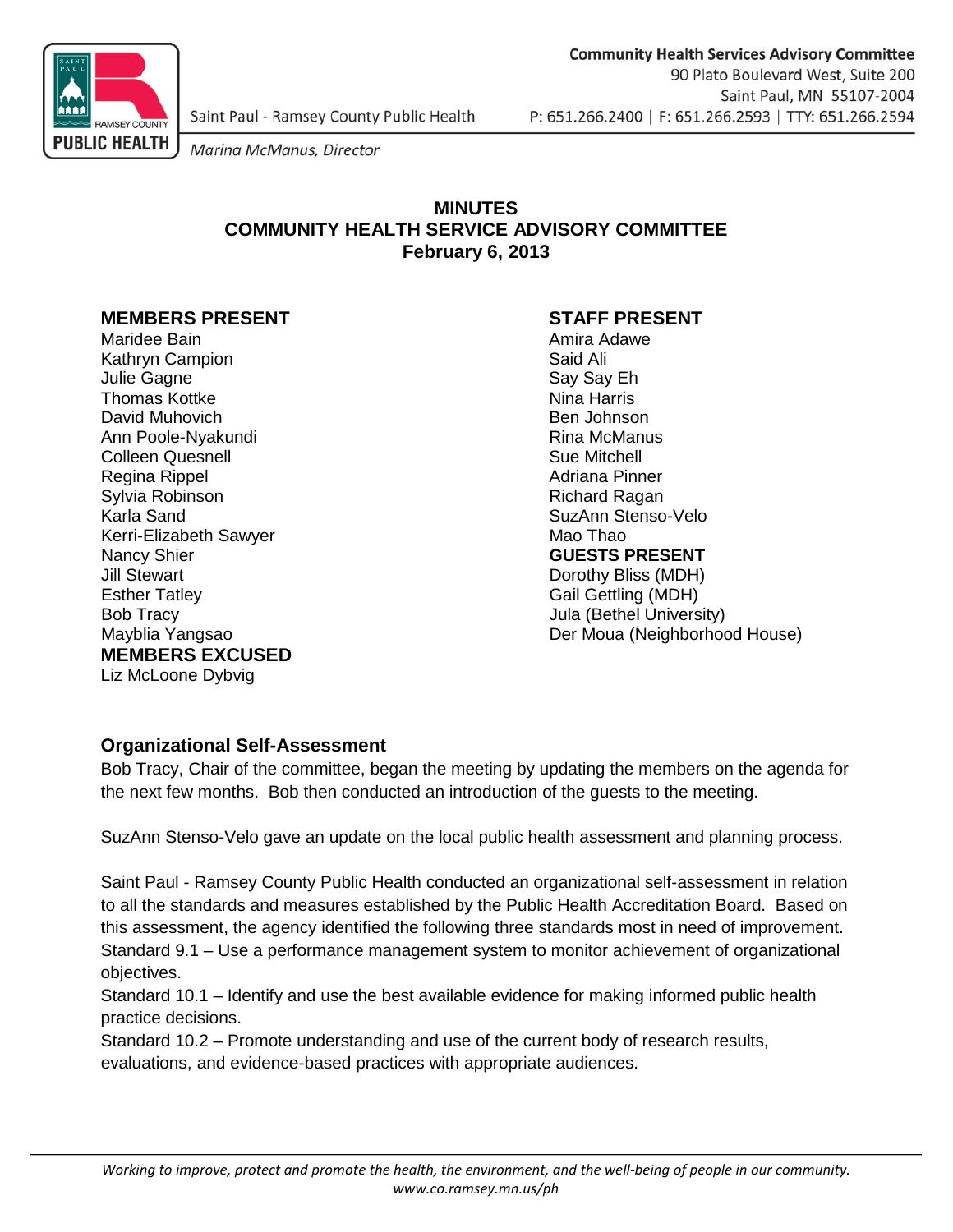Quality Improvement is an ongoing process. The Department has completed a staff survey, established a QI leadership team, created a Quality Improvement plan, and has provided on-line and in-person advanced training regarding Quality Improvement and the Plan-Do-Study-Act cycle.

### **Community Health Assessment**

The Community Health Assessment being conducted since September 2012 is more formal, more in depth, requiring increased staff time and resources. Completing the assessment will have benefits beyond just meeting the statutory requirements. Staff will gain experience in Leadership and project management. The Community Health Assessment process will provide quantitative data by April 2013 for review by staff, the Department Leadership Team and the CHSAC.

The Community Health Opinion survey will provide qualitative date collected between February and April 2013. The data will answer the question(s) what are the public health concerns of people (groups) in the community?

After collection, the data will be reviewed and analyzed during April and May of 2013.

### **Community Health Opinion Survey**

SuzAnn distributed the draft Community Health Opinion Survey for review and comment.

Regina asked who will be receiving the survey, who is the audience? SuzAnn said the general public is the audience. Regina asked about people who can't read, or who lack education/comprehension and/or don't have a computer.

Sue Mitchell said the survey is not completed but it will be done soon. It is still in draft form and should be guarded. Sue will be working with a University of Minnesota graduate student working on the data collection/survey with her and her staff. The U of M graduate student will tell us how many surveys we need to complete to have a valid study sample AND will help with the analysis of the data. The survey will be made available both on-line and hard copy. The survey "construction" is still on-going. There will be an approximately 7 week period of time to complete the survey once it is final.

Sue said she expects data collection from the survey from a stratified sample from many subgroups- young, old, Karen, Somali, African-American, low income, Hmong, Spanish, American Indian and other.

Sue Mitchell introduced her staff who will be doing the survey work: Said Ali will work with the Somali community in Highland Hills Elementary School and Skyline Towers; Amira Adawe will work with the Somali community in the mosques; Ben Johnson will work with low income people; Mao Thao will work with non-profits, faith communities, clinics, WIC, Hmong American Partnership, Hmong markets and the 18 clans of Hmong people in Ramsey County; Nina Harris will conduct family health home visits and conduct African American adult male and female interviews during home visits and the African American Leadership Forum; Say Say Eh spoke about the Karen people and churches. She will be working alongside Eh Taw Dwe; Sara Hensche works for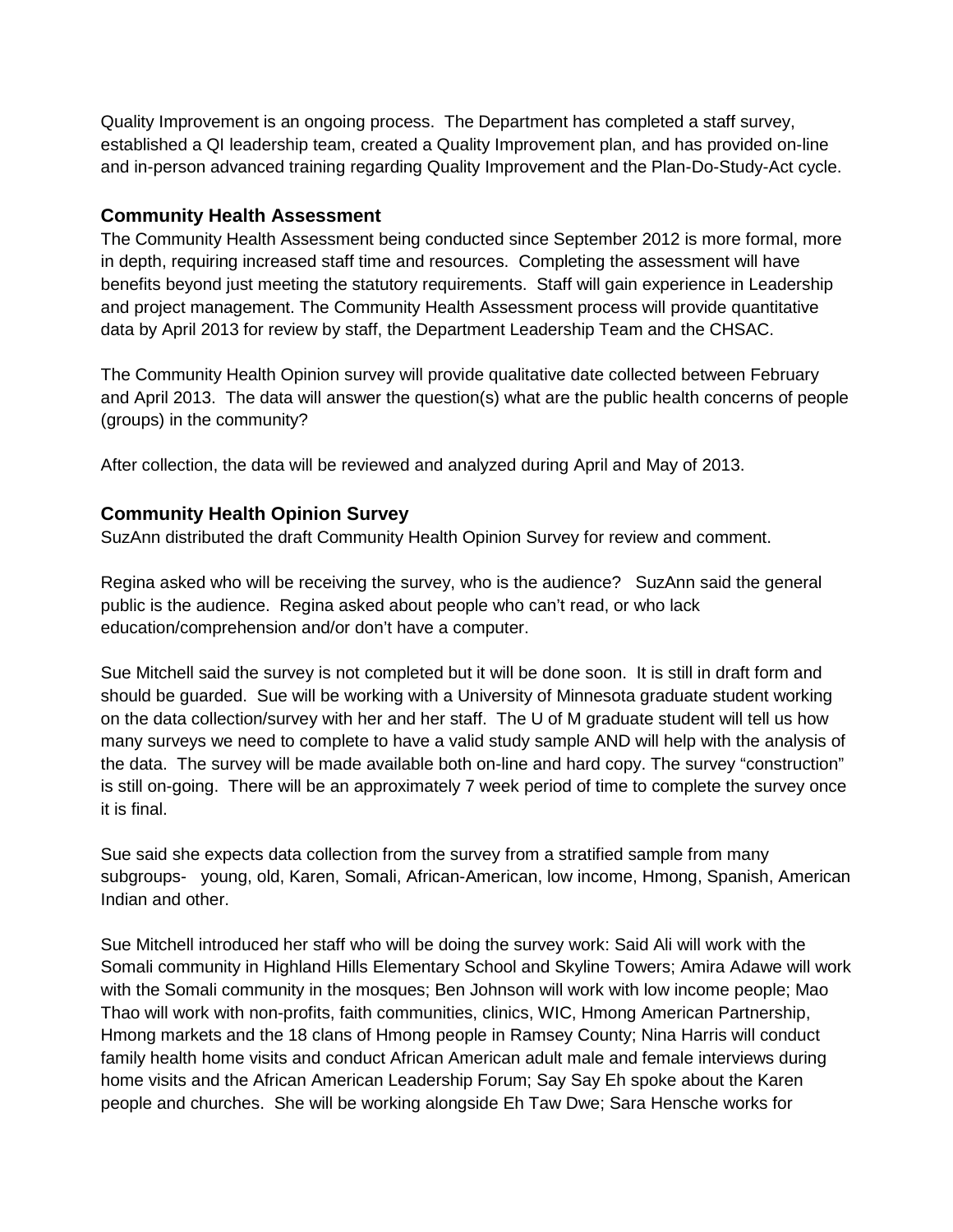screening and case management and will survey older adults at senior centers; and RJ Wilkins will be surveying young people…tagging along on child and teen checkup visits.

A question was asked about over sampling versus missing a group. Also, is there a way we could create incentives to increase participation in the survey process?

Bob asked about the GLBT community. He stated they need targeted outreach due to health disparities. He suggested contacting college organizations, the Family Tree clinic and other organizations.

Jill Stewart asked about people with disabilities such as the blind and illiterate. Sue said staff will read the survey to them.

If CHSAC members have suggestions about the survey, please submit comments to Richard Ragan and he will get them to Sue and SuzAnn. After the survey is completed, there will be invitations to the CHSAC and community partners to take and share the surveys with contacts.

A committee member asked about vulnerable people who don't have a voice – how do we reach them?

Maridee suggested surveying inmates in the Ramsey County correctional facilities where you could get a good cross section of men.

Bob asked what the motivation is to take the time to fill out the survey. What's the message we want to get across? How do you answer what's in it for me?

David Muhovich stated that he believes there will be a connection between the survey results and the Affordable Health Care Act because politics and economics impact health.

#### **Community Health Improvement Plan**

During the CHSAC meetings in April thru September there will be additional community people joining the group that will increase community representation. We may refer to the group as CHSAC PLUS.

SuzAnn S-V will write up a paragraph regarding the attributes of community participants with the CHSAC members for recruiting purposes.

Bob asked to see the data before the meeting where they will be asked to discuss the data. Committee members agreed to review the data prior to the meetings.

David Muhovich asked if quantitative data will be "weighed" equally to the opinions from the survey. Which will be used data or community perception?